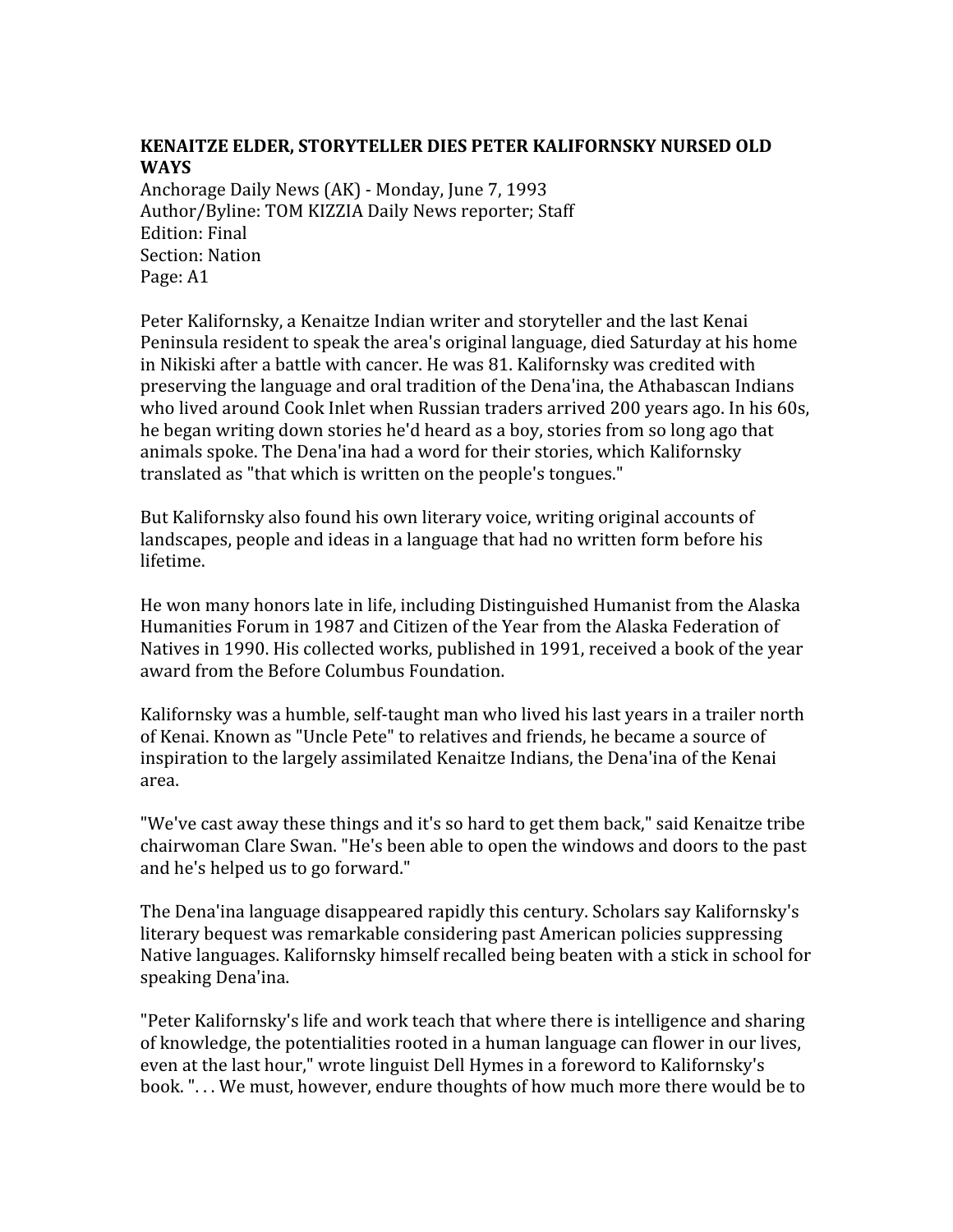be
grateful
for
if
those
who
came
last
to
Alaska
had
been
willing
to
learn
and
respect the way of life of those whose lands they overran."

The Cook Inlet Dena'ina spoke three dialects that were so different they could have been
called
separate
languages,
according
to
James
Kari,
a
linguist
with
the
Alaska Native Language Center at the University of Alaska Fairbanks. The Kenai Peninsula language was called the "Outer Inlet" dialect. Only a few elderly people in Tvonek still
speak
that
dialect,
Kari
said.

Peter Kalifornsky was descended from the man who was chief of Ski'tuk, the Indian village at the present site of Kenai. According to a family story, the chief's son, Peter's
great‐great‐grandfather,
accompanied
the
Russians
to
Fort
Ross
in
Spanish California, and was dubbed "Kalifornsky" when he returned to the Kenai Peninsula.

Kalifornsky was born in 1911 at a village on the Cook Inlet beach south of Kenai that bore the family's name. The family of his mother, who died when Peter was 2, was even more distinguished. His mother's brother, Theodore Chickalusion, was the last traditional
chief
of
the
Cook
Inlet
Dena'ina.

Kalifornsky spent his first 10 years in villages that are now abandoned: Kalifornsky Village on the Kenai Peninsula, and Kustatan and the Polly Creek clam camp on the wilder west side of Cook Inlet, where he was instructed by his uncle and other elders.

Many
of
the
old
stories,
or
sukdu,
came
from
those
years.
Kalifornsky
also
learned the
traditional
Dena'ina
songs
that
were
hummed
all
day
to
focus
the
mind.
"Like prayer, something like praying all the time," Kalifornsky said of the songs in 1991. The songs were forgotten, he said, when an elderly teacher cleansed his mind in a steambath
ceremony
designed
to
prepare
the
boy
for
modern
life
in
Kenai.

Kalifornsky
had
only
five
years
of
formal
education
in
territorial
schools.
While living in Kenai, he was instructed in the Russian Orthodox Church by his father, a lay reader, and his Dena'ina education continued as well under an old man named Feodore Sasha, the last of the Russian River Athabascans, to whom Kalifornsky's 1991
book
was
dedicated.

In
1938
Kalifornsky
married
the
late
Agrafena
Sacaloff
of
Seldovia.
They
had
one son,
Sam
Holstrom,
and
raised
Agrafena's
daughter,
Eva
Holstrom
Lorenzo. Kalifornsky worked as a dory builder in Kenai, a rock-driller on the Alaska Railroad tunnels
at
Whittier
and
a
laborer
on
military
construction
projects
in
the
Aleutians.

Hard times hit in 1957, the year of the Kenai oil boom, when Kalifornsky returned from
a
year
in
Seattle
where
he
had
been
treated
for
tuberculosis,
according
to
a biography
by
Soldotna
anthropologist
Alan
Boraas.
"It
was
a
harsh
homecoming.
His wife had left him. His house had been stripped of its furniture, the windows broken out and the door pulled from its hinges. It was the low point of his life."